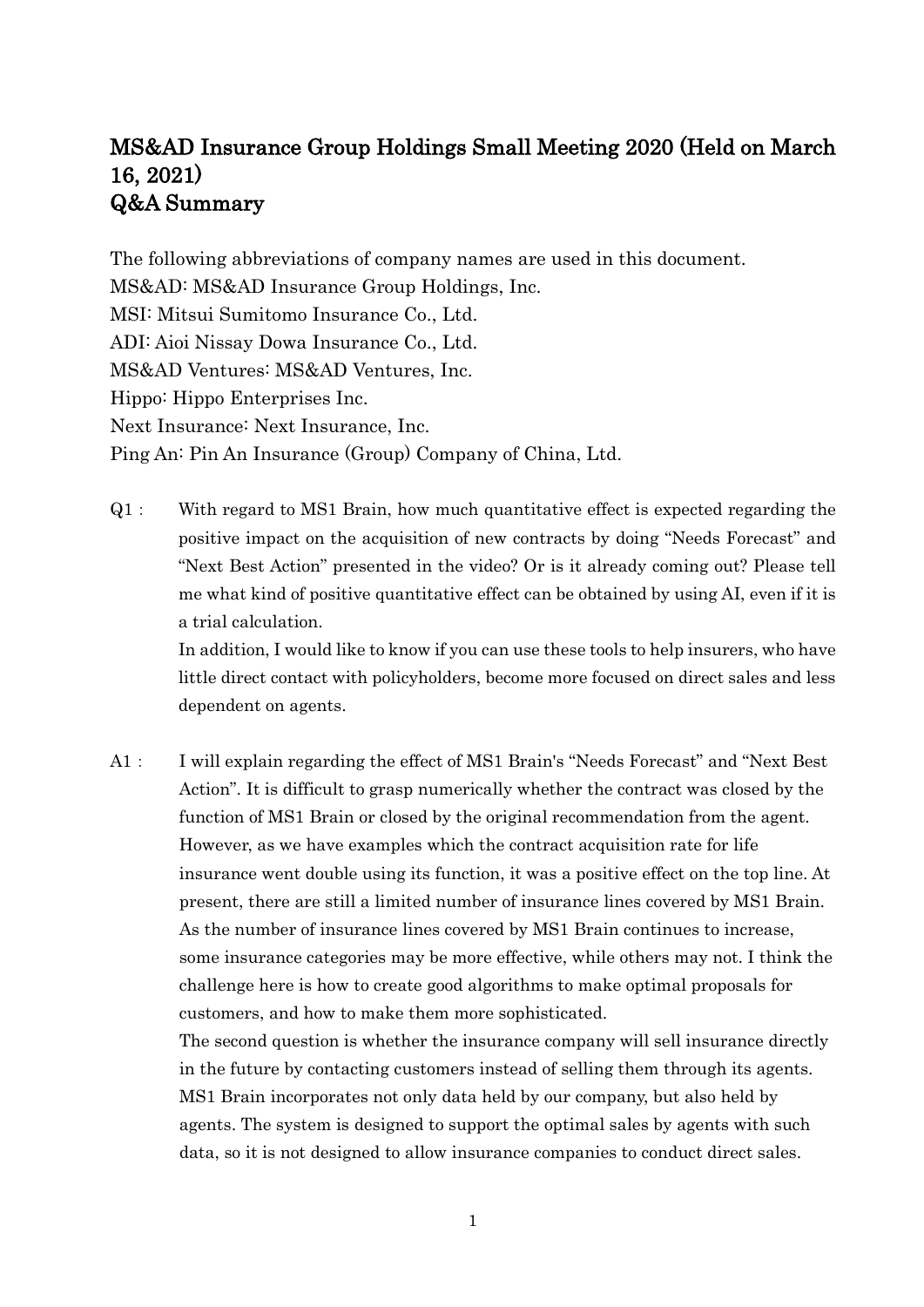- Q2: How does your company compare MS1 Brain algorithm development with other non-life insurance groups? Also, how do MSI and ADI work together to make use of this?
- A2: We are the only company that has such an AI-powered agency support system. It may not be accurate because it's about other companies, but I heard that the Tokio Marine Group will start a similar system in the next fiscal year. In terms of competitiveness, MSI has been implementing this system for more than a year since February last year. I think it will take a certain amount of time for all of our distributors to become fully familiar with the system, and if we continue to use the system, we will be able to accumulate more customer data and improve our analysis, so I understand that we will be able to further increase our competitiveness by quickly establishing the system. Also, regarding the use of MSI and ADI, although both companies are sister companies, there are differences in the composition of insurance and the strength of channels. We are cooperating with each other to avoid double investment while sharing various information, and I think we will consider it if we can use MS1Brain well with MSI and be sure that it will be effective for both companies in the future.

 Even if we decide to use it for ADI, we understand that we can respond with a sense of speed because the system infrastructure for analysis already has a common part.

- Q3 : What is MS1 Brain doing today and what is expected in the future of MS1 Brain?
- A3 : MS1 Brain contributes to the expansion of the top line by proposing new insurance products and reviewing coverage to customers. In addition, by incorporating the functions of MS1 Brain into the business processes of agents, it will improve business efficiency and contribute to a significant reduction in costs and enhance sales capabilities. On our company side as well, by streamlining the work of sales employees, it will be possible to secure time for them to engage in more creative and development-oriented work, and to advance changing and upgrading roles. Our vision for the future is that the business model utilizing MS1Brain will take root in our agents, and that all of the provision of optimal products and services to customers will be completed by utilizing MS1Brain. Unfortunately, not all of about 38,000 agents, or all of our employees at our company, have a complete understanding of and use of MS1 Brain. In the future, we hope that all agents and our company employees will be able to make full use of this system, and that we will be able to provide customers with higher added value and experience value.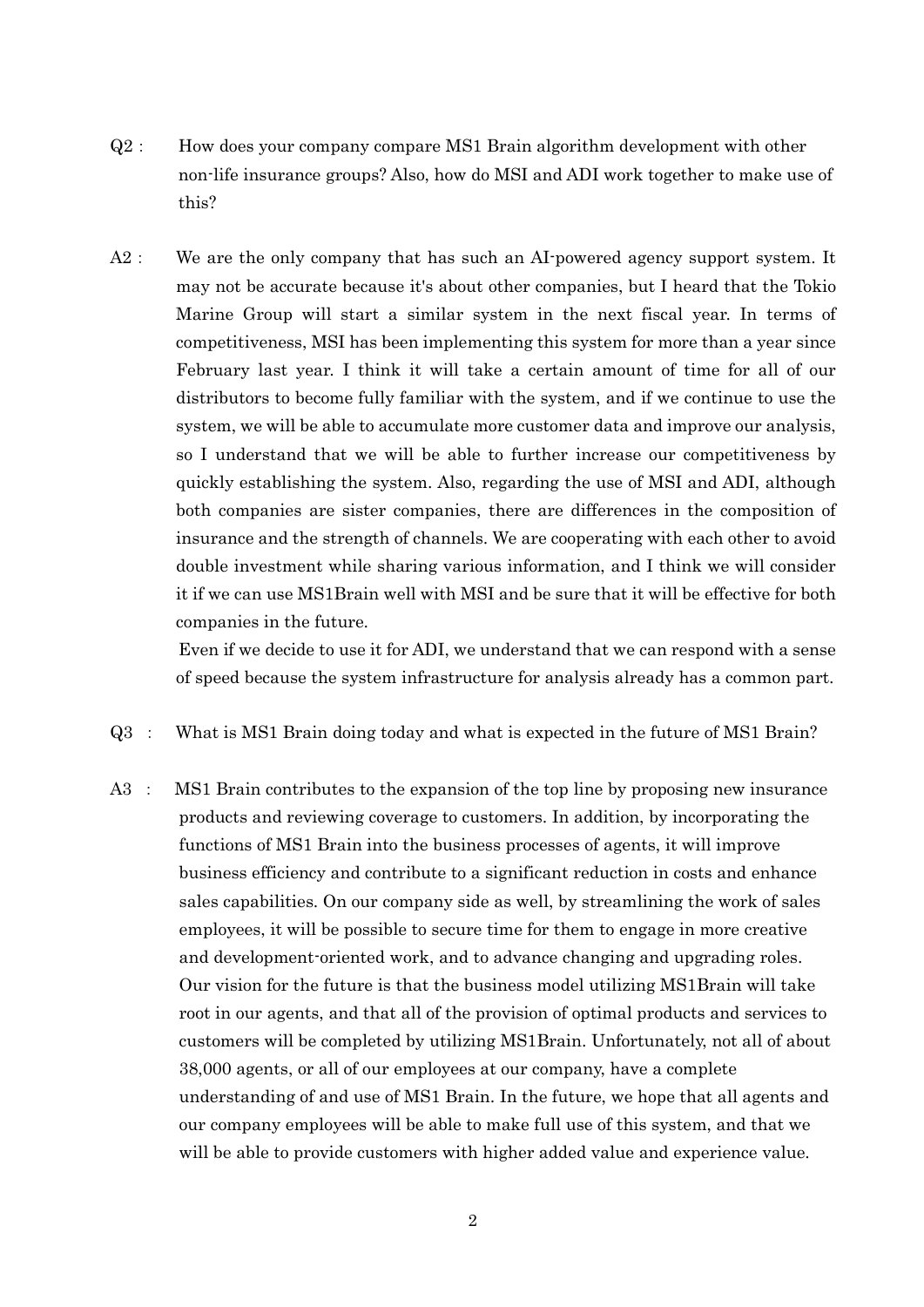- Q4: If MS1 Brain allows agents to increase their top lines, I think they can increase their net profits even if the commission rate goes down. Can you imagine that DX can reduce the commission rate?
- A4: When the business model changes due to the spread of DX, the sale of insurance will also change, and the difference between agencies with high sales quality and those with low sales quality will also increase. Then the commission rate will also change. In the first place, if DX becomes widespread, the role of agents will change fundamentally. The commission rate and the role of agents are important issues that our company must address seriously.
- Q5: What advantages does your group's digital strategy have over global insurance companies?
- A5: According to one survey\*, MS&AD is the second largest insurance group in terms of the number of digital investment following Ping An of China. One of our group's advantages is our aggressive approach for investment like those. Our vehicle which realize the investment activities is MS&AD Ventures. Using data, MS&AD Ventures select and invest the companies which can provide know-how globally. We believe this investment model will give our group a long-term competitive advantage.

In the global competitive environment, we have another strength as the characteristics of Japanese companies. This is because we are aiming for DX utilizing the number one agency network in Japan. The US and European insurance companies seem to be shifting their focus from agency and broker businesses to direct business in terms of DX, but they have to pay a lot of advertising fees to get the data. In the US, like Amazon, there is a trend to shift from internet to real world and get real data. Agents have valuable analog data related to customers. By incorporating these data into MS1 Brain and combining it with data held by our company, we can expect to develop business not only in Japan but also in Asian countries.

Further more, through a partnership with Toyota Motor Corporation, we collect and process automobile driving data to provide customers with new value in the form of connected automobile insurance. Another advantage of our group is that it has a corporate network that can make use of the digital initiatives of Japan as a whole, including collaboration with the Mitsui Group and the Sumitomo Group.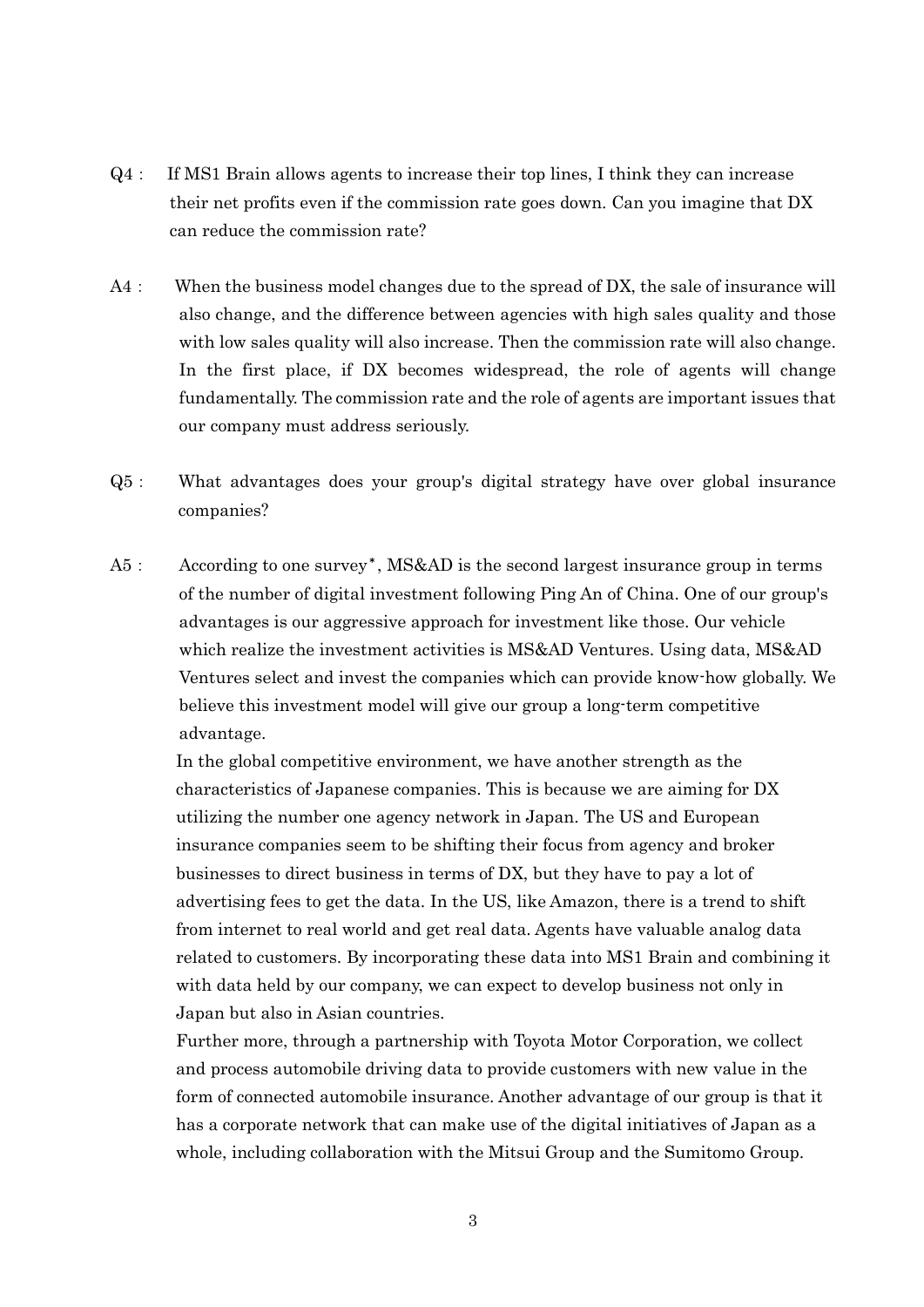$*FinTech Journal (06/10/2020)$ 

What is Insurance Tech?

- Commentary about examples and the impact on the Japanese insurance industry -

Figure 3. Specific insurers is driving investment in InsurTech.

URL: <https://www.sbbit.jp/article/fj/38025>

- Q6: Has the Safe Driving Report on page 18 of the handouts "MS1 Brain and RisTech" already been implemented as a service? Also, is this report based on your own analysis of data accumulated in vehicle equipment? If you were to serve tens of thousands or even 100,000 vehicles, what kind of infrastructure would you have in place in your company that could handle the vast amounts of data you have not handled before?
- A6: The Safe Driving Report is now ready for implementation through PoC and is scheduled for release in fiscal 2021. This is an attempt to produce a combined report of data from vehicles equipped with digital tachometers and data held by our company. Digital tachometers do not capture images like drive recorders, but can be installed in commercial vehicles such as trucks and taxis to collect more detailed and accurate data. We plan to make an analysis report from this data and provide it to our customers. The amount of data will increase, but it will be lighter than the image. We have already built a system to store video data of 800,000 vehicles for dashcam type car insurance on a group basis, so there is no problem with the handling of such structured data. Data scientists and engineers who handle data are employed in-house. In addition, we have established a system that enables data analysis both inside and outside the company in cooperation with subcontractors and are making preparations.
- Q7: I understand that the basic approach is to investigate the needs of end users and sell various services and products. It was explained that insurance agents, not end users, are the key, but we should focus on collecting information from end users, such as customizing using genetic data and setting insurance premiums using driving propensity data.
- A7: One of our Group's strengths lies in its ability to provide end users with the best solutions that incorporate various types of information obtained through agents, something that the US or European insurance companies do not have. We will make